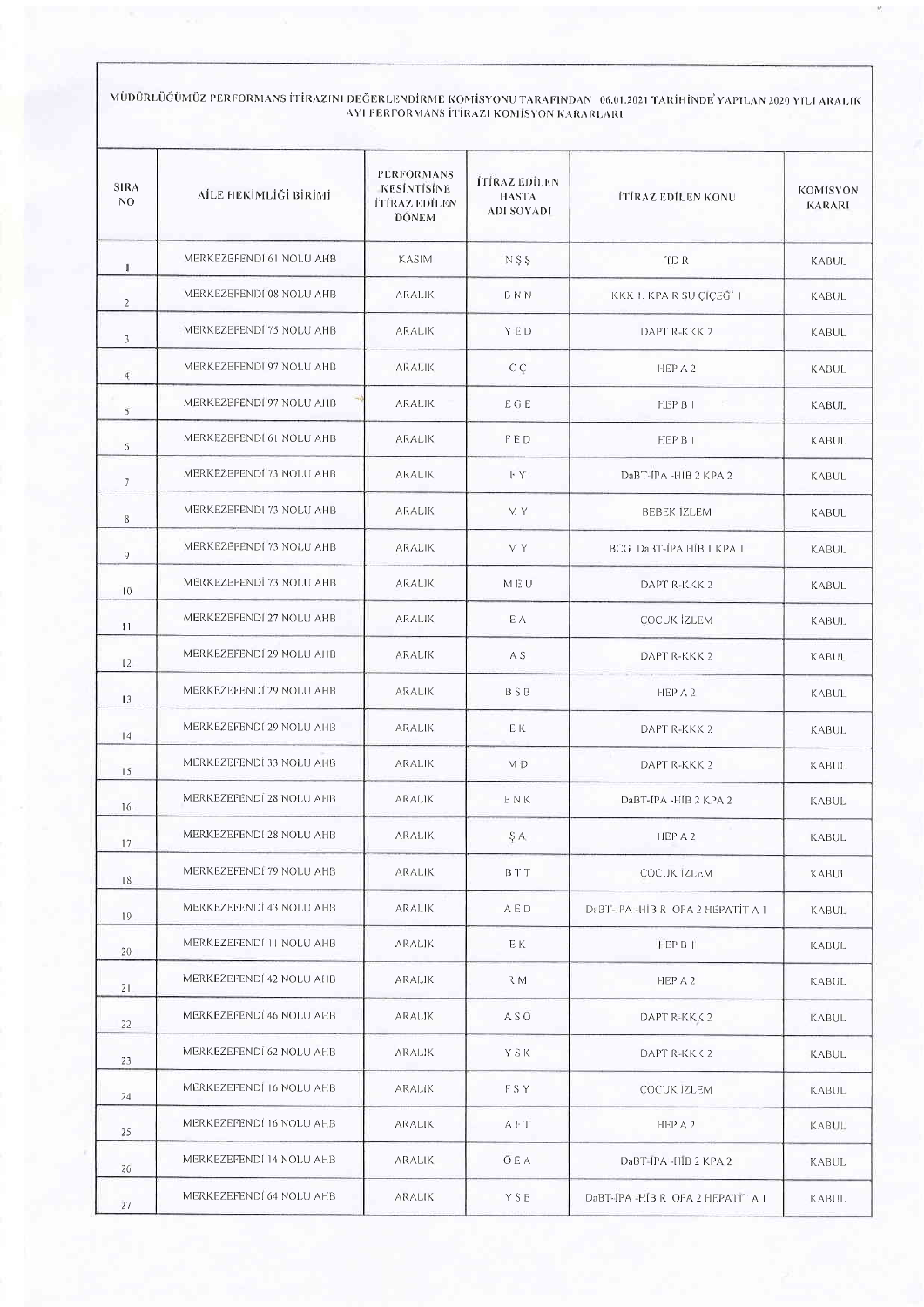| 28 | MERKEZEFENDI 13 NOLU AHB | <b>ARALIK</b> | Y O              | HEP A 2                            | <b>KABUL</b>       |
|----|--------------------------|---------------|------------------|------------------------------------|--------------------|
| 29 | MERKEZEFENDI 95 NOLU AHB | <b>ARALIK</b> | <b>ASD</b>       | DaBT-IPA -HIB R OPA 2 HEPATIT A I  | <b>KABUL</b>       |
| 30 | MERKEZEFENDI 38 NOLU AHB | ARALIK        | DAO              | <b>BEBEK IZLEM</b>                 | KABUL              |
| 31 | MERKEZEFENDI 94 NOLU AHB | ARALIK        | D <sub>D</sub>   | DaBT-IPA - HIB R OPA 2 HEPATIT A 1 | <b>KABUL</b>       |
| 32 | MERKEZEFENDI 94 NOLU AHB | <b>ARALIK</b> | <b>CEK</b>       | DAPT R-KKK 2                       | KABUL              |
| 33 | MERKEZEFENDI 60 NOLU AHB | <b>ARALIK</b> | HY               | HEP B 1                            | KABUL              |
| 34 | MERKEZEFENDÍ 71 NOLU AHB | <b>ARALIK</b> | D S              | ÇOCUK İZLEM                        | KABUL <sub>+</sub> |
| 35 | MERKEZEFENDI 71 NOLU AHB | ARALIK        | DS               | DaBT-IPA -HIB R OPA 2 HEPATIT A I  | KABUL              |
| 36 | MERKEZEFENDI 81 NOLU AHB | ARALIK        | ЕÖ               | KKK <sub>2</sub>                   | <b>KABUL</b>       |
| 37 | MERKEZEFENDI 04 NOLU AHB | <b>KASIM</b>  | HAK              | HEP A 1                            | <b>KABUL</b>       |
| 38 | HONAZ 11 NOLU AHB        | <b>ARALIK</b> | EY.              | HEP A 2                            | <b>KABUL</b>       |
| 39 | MERKEZEFENDI 09 NOLU AHB | <b>ARALIK</b> | B K              | <b>GEBE IZLEM</b>                  | <b>KABUL</b>       |
| 40 | MERKEZEFENDI 05 NOLU AHB | <b>ARALIK</b> | M Y              | DaBT-IPA-HIB3 HEPATIT B3           | KABUL              |
| 41 | MERKEZEFENDÎ 77 NOLU AHB | <b>ARALIK</b> | S Y              | BCG DaBT-IPA HIB   KPA             | <b>KABUL</b>       |
| 42 | PAMUKKALE 10 NOLU AHB    | <b>ARALIK</b> | D K              | DAPT R-KKK 2                       | <b>KABUL</b>       |
| 43 | PAMUKKALE 104 NOLU AHB   | <b>ARALIK</b> | EST <sup>*</sup> | KKK I, KPA R SU ÇİÇEĞİ I           | <b>KABUL</b>       |
| 44 | PAMUKKALE 94 NOLU AHB    | <b>ARALIK</b> | HEH              | <b>ÇOCUK IZLEM</b>                 | KABUL              |
| 45 | PAMUKKALE 94 NOLU AHB    | <b>ARALIK</b> | FS.              | <b>ÇOCUK İZLEM</b>                 | <b>KABUL</b>       |
| 46 | PAMUKKALE 37 NOLU AHB    | <b>ARALIK</b> | ZBA              | DaBT-IPA -HIB R OPA 2 HEPATIT A I  | KABUL.             |
| 47 | PAMUKKALE 16 NOLU AHB    | aralik        | CES.             | DAPT R-KKK 2                       | <b>KABUL</b>       |
| 48 | PAMUKKALE 93 NOLU AHB    | <b>ARALIK</b> | B Ş              | BCG DaBT-IPA HIB I KPA I<br>w      | KABUL.             |
| 49 | PAMUKKALE 93 NOLU AHB    | <b>ARALIK</b> | ZRC              | DaBT-IPA -HIB 3 OPA I FEPATIT B 3  | <b>KABUL</b>       |
| 50 | PAMUKKALE 82 NOLU AHB    | <b>ARALIK</b> | A B Ç            | TD R                               | KABUL              |
| 51 | PAMUKKALE 82 NOLU AHB    | <b>ARALIK</b> | HAD              | DaBT-IPA HIB   KPA                 | KABUL              |
| 52 | PAMUKKALE 23 NOLU AHB    | <b>ARALIK</b> | EAA              | HEP B I                            | KABUL.             |
| 53 | PAMUKKALE 23 NOLU AHB    | aralik        | ICC              | HEP B 3                            | <b>KABUL</b>       |
| 54 | PAMUKKALE 90 NOLU AHB    | <b>ARALIK</b> | AAK              | DaBT-IPA-HIB R OPA 2 HEPATIT A 1   | <b>KABUL</b>       |
| 55 | PAMUKKALE 18 NOLU AHB    | <b>ARALIK</b> | ZS.              | DAPT R-KKK 2                       | <b>KABUL</b>       |
| 56 | PAMUKKALE 76 NOLU AHB    | <b>ARALIK</b> | A K Ç            | SU ÇÎÇEGÎ L                        | KABUL.             |
| 57 | PAMUKKALE 83 NOLU AHB    | <b>ARALIK</b> | R M S            | SU ÇİÇEGI 1                        | KABUL.             |
|    | PAMUKKALE 31 NOLU AHB    | <b>ARALIK</b> | G T              | SU ÇİÇEĞİ 1                        | KABUL              |
| 58 | MERKEZEFENDI 27 NOLU AHB | ARALIK        | MEA              | HEP B 2                            | KABUL              |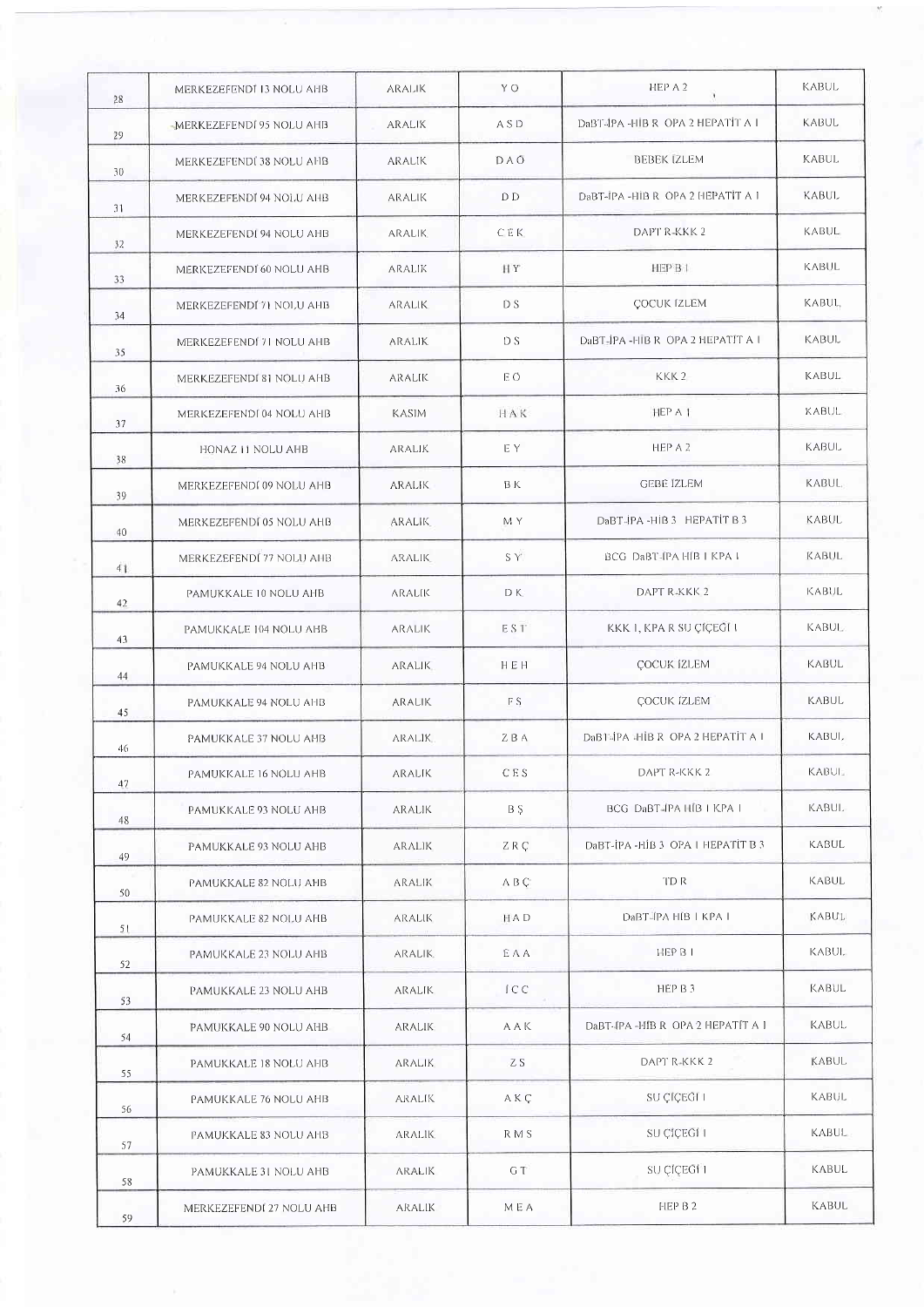| N.<br>60 | MERKEZEFENDI 80 NOLU AHB | <b>ARALIK</b> | D S C          | DAPT R-KKK 2                       | <b>KABUL</b> |
|----------|--------------------------|---------------|----------------|------------------------------------|--------------|
| 61       | MERKEZEFENDI 80 NOLU AHB | ARALIK        | N B            | HEP A 2                            | <b>KABUL</b> |
| 62       | MERKEZEFENDI 80 NOLU AHB | ARALIK        | H <sub>B</sub> | DaBT-JPA -HIB 2 KPA 2              | KABUL        |
| 63       | PAMUKKALE 64 NOLU AHB    | ARALIK        | EAÇ            | HEP B 2                            | KABUL        |
| 64       | PAMUKKALE 96 NOLU AHB    | ARALIK        | A P            | KKK I, KPA R SU ÇÎÇEĞÎ I           | KABUL        |
| 65       | PAMUKKALE 54 NOLU AHB    | <b>ARALIK</b> | HST            | BCG DaBT-IPA HIB 1 KPA 1           | KABUL        |
| 66       | PAMUKKALE 103 NOLU AHB   | ARALIK        | HTA            | HEP A 2                            | KABUL        |
| 67       | PAMUKKALE 41 NOLU AHB    | <b>ARALIK</b> | ZK.            | HEP B 2                            | KABUL        |
| 68       | PAMUKKALE 46 NOLU AHB    | ARALIK        | A Ö            | KKK 1, KPA R SU ÇÎÇEĞÎ 1           | <b>KABUL</b> |
| 69       | PAMUKKALE 21 NOLU AHB    | ARALIK        | EYB            | TD R                               | <b>KABUL</b> |
| 70       | PAMUKKALE 21 NOLU AHB    | <b>ARALIK</b> | <b>NNA</b>     | TD R                               | <b>KABUL</b> |
| 71       | PAMUKKALE 21 NOLU AHB    | ARALIK        | M S A          | DaBT-IPA - HIB 3 OPA I HEPATIT B 3 | <b>KABUL</b> |
| 72       | PAMUKKALE 37 NOLU AHB    | <b>ARALIK</b> | SÇ.            | HEP B 2                            | KABUL        |
| 73       | PAMUKKALE 37 NOLU AHB    | ARALIK        | B D            | DAPT R-KKK 2                       | KABUL        |
| 74       | PAMUKKALE 37 NOLU AHB    | <b>KASIM</b>  | MTO            | DAPT R-KKK 2                       | KABUL        |
| 75       | PAMUKKALE 32 NOLU AHB    | <b>ARALIK</b> | CT             | TD R                               | <b>KABUL</b> |
| 76       | PAMUKKALE 96 NOLU AHB    | aralik        | D V            | HEP B 3                            | <b>KABUL</b> |
| 77       | PAMUKKALE 19 NOLU AHB    | <b>ARALIK</b> | S K            | DAPT R-KKK 2                       | <b>KABUL</b> |
| 78       | HONAZ 07 NOLU AHB        | <b>ARALIK</b> | T <sub>D</sub> | ÇOCUK İZLEM                        | KABUL        |
| 79       | PAMUKKALE 48 NOLU AHB    | ARALIK        | MTC            | BCG DaBT-IPA HIB I KPA 1           | KABUL        |
| 80       | PAMUKKALE 43 NOLU AHB    | ARALIK        | AT.            | HEP A 2                            | KABUL        |
| 81       | PAMUKKALE 50 NOLU AHB    | <b>ARALIK</b> | Z V K          | HEP B 2                            | KABUL        |
| 82       | HONAZ 07 NOLU AHB        | aralik        | K A            | DAPT R-KKK 2                       | <b>KABUL</b> |
| 83       | PAMUKKALE 47 NOLU AHB    | ARALIK        | S B            | DaBT-IPA-HIB 3 OPA   HEPATIT B 3   | KABUL        |
| 84       | PAMUKKALE 47 NOLU AHB    | <b>ARALIK</b> | M B            | DaBT-IPA - HIB 3 OPA 1 HEPATIT B 3 | KABUL        |
| 85       | PAMUKKALE 17 NOLU AHB    | <b>ARALIK</b> | O A M          | BEBEK IZLEM                        | <b>KABUL</b> |
| 86       | PAMUKKALE 17 NOLU AHB    | aralik        | <b>OAM</b>     | BCG DaBT-IPA HIB   KPA             | <b>KABUL</b> |
| 87       | PAMUKKALE 87 NOLU AHB    | <b>ARALIK</b> | S K            | TD R                               | KABUL        |
| 88       | PAMUKKALE 87 NOLU AHB    | ARALIK        | A A G          | DaBT-IPA - HIB 3 OPA   HEPATIT B 3 | <b>KABUL</b> |
| 89       | PAMUKKALE 02 NOLU AHB    | ARALIK        | AHÇ            | HEP B I                            | <b>KABUL</b> |
| 90       | PAMUKKALE 02 NOLU AHB    | ARALIK.       | ÎΕ             | TD R                               | KABUL        |
| 91       | PAMUKKALE 99 NOLU AHB    | ARALIK        | SNE            | ÇOCUK İZLEM                        | <b>KABUL</b> |
|          |                          |               |                |                                    |              |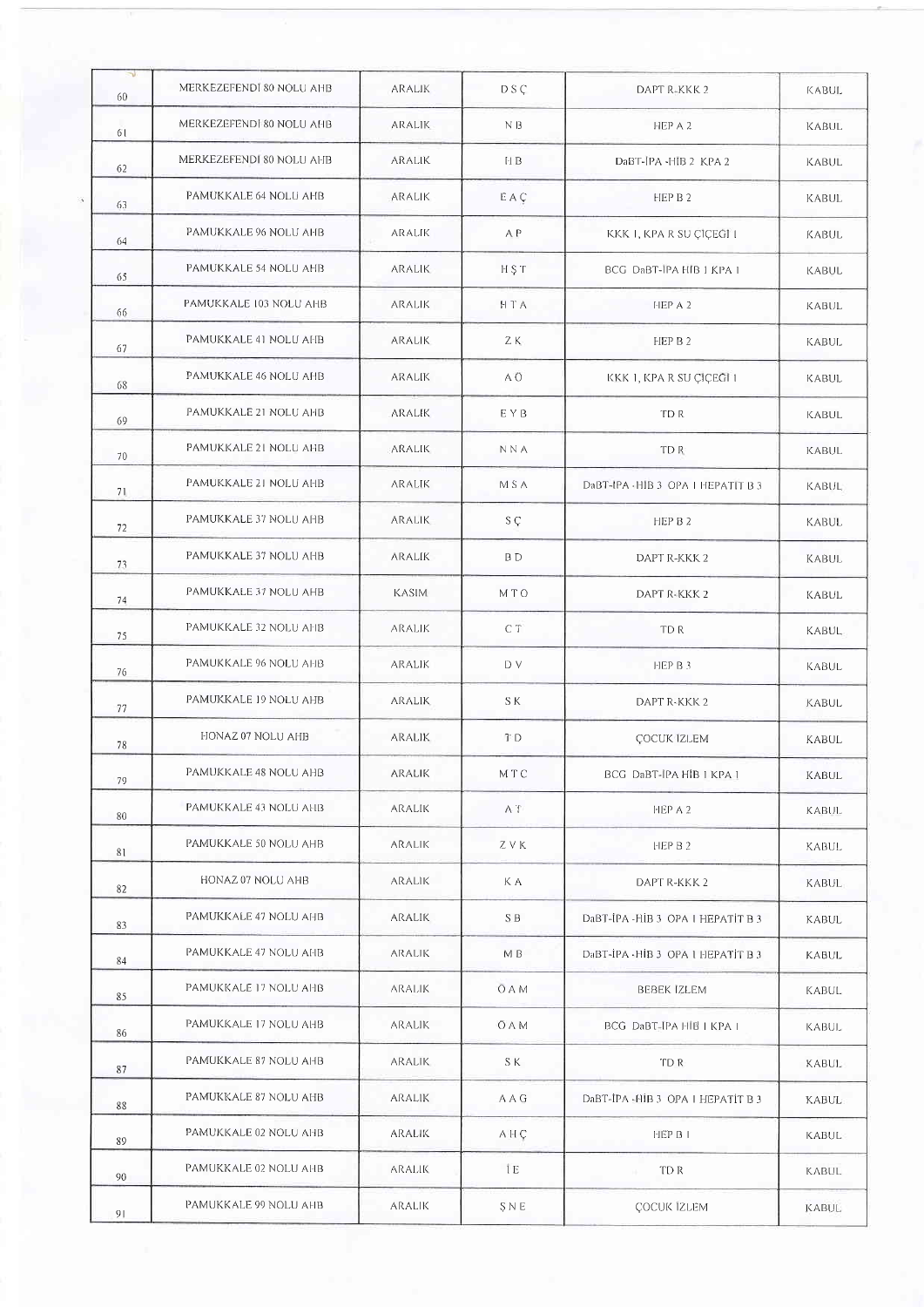| 92  | PAMUKKALE 93 NOLU AHB     | <b>ARALIK</b> | <b>MYO</b> | TD R                               | <b>KABUL</b> |
|-----|---------------------------|---------------|------------|------------------------------------|--------------|
| 93  | PAMUKKALE 93 NOLU AHB     | ARALIK        | ŐU         | TD R                               | KABUL        |
| 94  | PAMUKKALE 95 NOLU AHB     | ARALIK        | A O        | HEP A 2                            | <b>KABUL</b> |
| 95  | PAMUKKALE 53 NOLU AHB     | ARALIK        | OKD        | HEP A 2                            | <b>KABUL</b> |
| 96  | HONAZ 11 NOLU AHB         | <b>ARALIK</b> | E Y        | HEP A 2                            | KABUL        |
| 97  | BULDAN 03 NOLU AHB        | ARALIK        | G M Ç      | DaBT-IPA -HIB 3 OPA 1 HEPATIT B 3  | KABUL        |
| 98  | ACIPAYAM 01 NOLU AHB      | ARALIK        | E M İ      | DaBT-IPA-HIB 3 OPA 1 HEPATIT B 3   | <b>KABUL</b> |
| 99  | ACIPAYAM 02 NOLU AHB      | ARALIK        | YAE        | DaBT-IPA -HIB 3 OPA I HEPATIT B 3  | KABUL        |
| 100 | ACIPAYAM IS NOLU AHB      | KASIM         | ΕA         | HEP B <sub>2</sub>                 | <b>KABUL</b> |
| 101 | BULDAN 06 NOLU AHB        | <b>ARALIK</b> | <b>ANY</b> | DaBT-IPA - HIB 3 OPA I HEPATIT B 3 | <b>KABUL</b> |
| 102 | BULDAN 02 NOLU AHB        | ARALIK        | İK.        | TD R                               | <b>KABUL</b> |
| 103 | BULDAN 06 NOLU AHB        | <b>ARALIK</b> | A Y        | DaBT-IPA - HIB R OPA 2 HEPATIT A 1 | KABUL        |
| 104 | BAKLAN 02 NOLU AHB        | <b>KASIM</b>  | ΑŌ         | HEP A 2                            | KABUL        |
| 105 | HONAZ 07 NOLU AHB         | <b>ARALIK</b> | T D        | KKK I, KPA R SU ÇİÇEĞİ I           | KABUL.       |
| 106 | BOZKURT 04 NOLU AHB       | <b>ARALIK</b> | S K        | <b>GEBE IZLEM</b>                  | KABUL        |
| 107 | <b>CAL 02 NOLU AHB</b>    | ARALIK        | A B        | HEP B 2                            | <b>KABUL</b> |
| 108 | ÇAL 02 NOLU AHB           | ARALIK        | A B        | <b>BEBEK İZLEM</b>                 | KABUL        |
| 109 | <b>ÇARDAK 04 NOLU AHB</b> | <b>ARALIK</b> | AEHT       | TD R                               | <b>KABUL</b> |
| 10  | ÇARDAK 01 NOLU AHB        | <b>ARALIK</b> | NE.        | DaBT-IPA-HIB R OPA 2 HEPATIT A I   | KABUL        |
| 111 | <b>ÇARDAK 02 NOLU AHB</b> | M K A         | МКА        | HEP B 2                            | <b>KABUL</b> |
| 112 | ÇĪVRĪL 01 NOLU AHB        | aralik        | BBA        | OPA <sub>2</sub>                   | KABUL        |
| 113 | CIVRIL 01 NOLU AHB        | <b>ARALIK</b> | AΕ         | DaBT-IPA -HIB 2 KPA 2              | <b>KABUL</b> |
| 114 | ÇİVRİL 07 NOLU AHB        | <b>ARALIK</b> | A O        | HEP A 2                            | KABUL        |
| 115 | ÇİVRİL 17 NOLU AHB        | ARALIK        | ΥÖ         | KKK I, KPA R SU ÇİÇEĞİ I           | KABUL        |
| 116 | ÇİVRİL 17 NOLU AHB        | <b>ARALIK</b> | II A       | KKK I, KPA R SU ÇİÇEĞİ I           | KABUL        |
| 117 | ACIPAYAM 03 NOLU AHB      | ARALIK        | E A        | DaBT-JPA -HIB 2 KPA 2              | <b>KABUL</b> |
| 118 | ÇAMELÎ 01 NOLU AHB        | ARALIK        | D D        | HEPB1                              | KABUL        |
| 119 | HONAZ 05 NOLU AHB         | <b>ARALIK</b> | HÖ.        | DAPT R-KKK 2                       | KABUL        |
| 120 | HONAZ 10 NOLU AHB         | ARALIK        | SAK        | DaBT-IPA -HIB 2 KPA 2              | KABUL        |
| 121 | SARAYKÖY 02 NOLU AHB      | <b>ARALIK</b> | M S C      | BCG DaBT-IPA HIB   KPA             | <b>KABUL</b> |
| 122 | SARAYKÖY 02 NOLU AHB      | <b>ARALIK</b> | A N D      | <b>ÇOCUK IZLEM</b>                 | KABUL        |
| 123 | SERINHISAR 01 NOLU AHB    | aralik        | ASK        | DAPT R-KKK 2                       | KABUL.       |

 $\bar{\bar{z}}$ 

 $\overline{7}$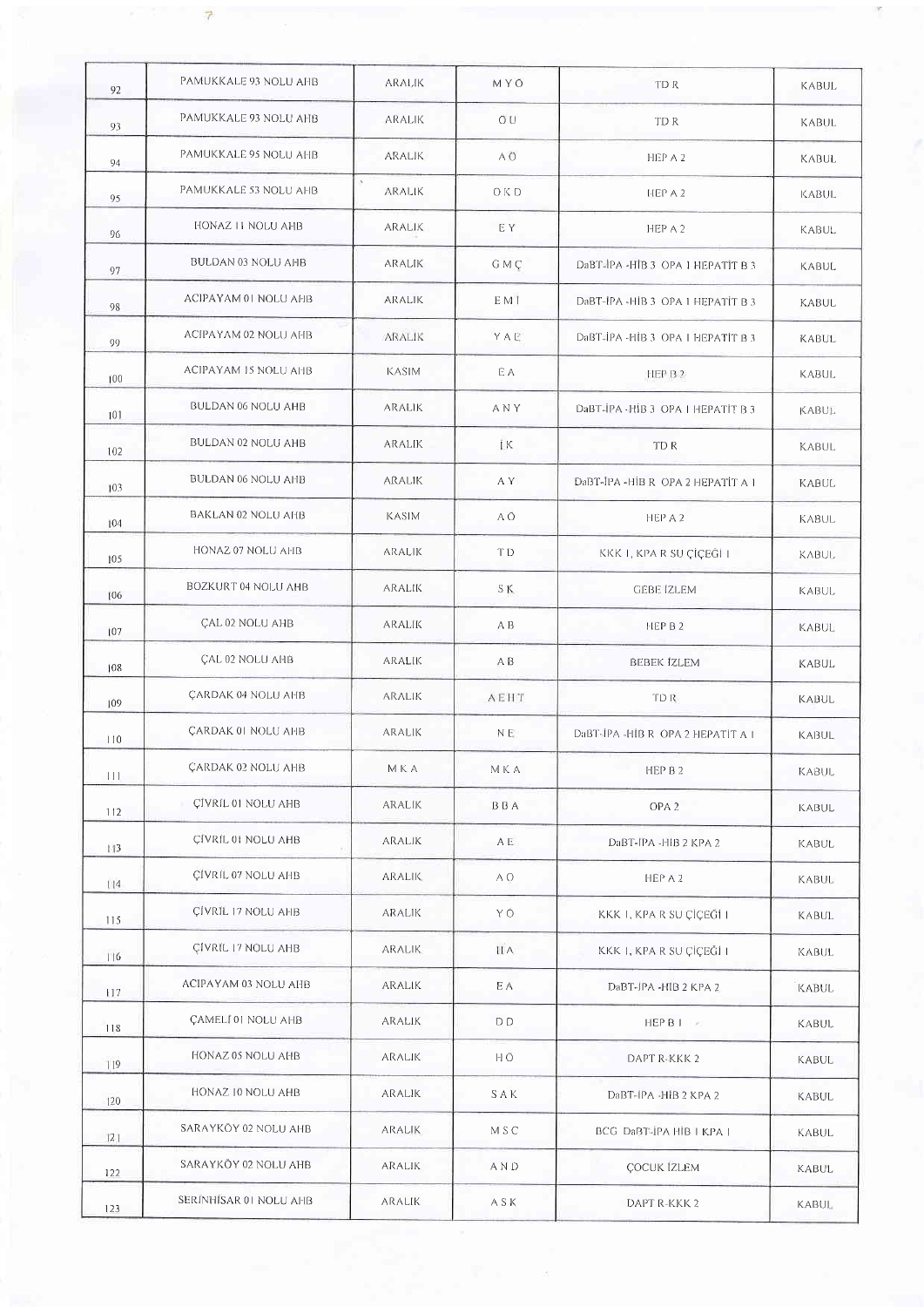| 124 | TAVAS 03 NOLU AHB        | <b>ARALIK</b> | 1D         | <b>TDR</b>                       | KABUL        |
|-----|--------------------------|---------------|------------|----------------------------------|--------------|
| 125 | TAVAS 14 NOLU AHB        | <b>ARALIK</b> | НI         | HEP A 2                          | <b>KABUL</b> |
| 126 | MERKEZEFENDI 51 NOLU AHB | <b>ARALIK</b> | ŞΚ.        | <b>GEBE IZLEM</b>                | KABUL        |
| 127 | MERKEZEFENDI 21 NOLU AHB | <b>ARALIK</b> | MAO        | DaBT-IPA-HIB R OPA 2 HEPATIT A 1 | <b>KABUL</b> |
| 128 | MERKEZEFENDI 30 NOLU AHB | <b>ARALIK</b> | GEE        | <b>GEBE IZLEM</b>                | <b>KABUL</b> |
| 129 | MERKEZEFENDI 81 NOLU AHB | <b>ARALIK</b> | <b>OAK</b> | KKK I, KPA R SU ÇİÇEĞİ I         | KABUL        |
| 130 | MERKEZEFENDI 85 NOLU AHB | ARALIK        | S S        | TDR.                             | <b>KABUL</b> |
| 131 | MERKEZEFENDI 33 NOLU AHB | ARALIK        | A D        | <b>TDR</b>                       | KABUL        |
| 132 | SARAYKÖY 02 NOLU AHB     | <b>ARALIK</b> | E K        | HEP B 2                          | <b>KABUL</b> |
| 133 | PAMUKKALE 96 NOLU AHB    | ARALIK        | A P        | <b>ÇOCUK IZLEM</b>               | KABUL        |
| 134 | PAMUKKALE 49 NOLU AHB    | ARALIK        | S C        | ÇOCUK IZLEM                      | <b>KABUL</b> |
| 135 | PAMUKKALE 37 NOLU AHB    | <b>ARALIK</b> | E D        | ÇOCUK IZLEM                      | KABUL        |
| 136 | PAMUKKALE 50 NOLU AHB    | ARALIK        | E Ş        | ÇOCUK İZLEM                      | KABUL        |
| 137 | PAMUKKALE 64 NOLU AHB    | ARALIK        | S Y D      | ÇOCUK İZLEM                      | <b>KABUL</b> |
| 138 | PAMUKKALE 94 NOLU AHB    | ARALIK        | 4H         | GEBE IZLEM                       | <b>KABUL</b> |
| 139 | PAMUKKALE 94 NOLU AHB    | <b>ARALIK</b> | Ö M        | ÇOCUK IZLEM                      | KABUL        |
| 140 | PAMUKKALE 94 NOLU AHB    | <b>ARALIK</b> | S S        | DaBT-IPA-HIB R OPA 2             | <b>KABUL</b> |
| [4] | PAMUKKALE 94 NOLU AHB    | ARALIK        | B H M      | ÇOCUK İZLEM                      | KABUL        |
| 142 | PAMUKKALE 11 NOLU AHB    | <b>ARALIK</b> | A M K      | ÇOCUK İZLEM                      | <b>KABUL</b> |
| 143 | PAMUKKALE II NOLU AHB    | aralik        | BU         | DAPT R-KKK 2                     | KABUL        |
| 144 | PAMUKKALE 10 NOLU AHB    | <b>ARALIK</b> | ZD         | DaBT-IPA -HIB 2 KPA 2            | <b>KABUL</b> |
| 145 | PAMUKKALE 71 NOLU AHB    | <b>ARALIK</b> | <b>NVU</b> | <b>ÇOCUK IZLEM</b>               | KABUL        |
| 146 | PAMUKKALE 71 NOLU AHB    | <b>ARALIK</b> | N V U      | HEP A 2                          | KABUL        |
| 147 | PAMUKKALE 89 NOLU AHB    | ARALIK        | ND.        | DAPT R-KKK 2                     | <b>KABUL</b> |
| 148 | PAMUKKALE 54 NOLU AHB    | <b>ARALIK</b> | EHK        | BCG DaBT-IPA HIB   KPA I         | KABUL        |
| 149 | PAMUKKALE 81 NOLU AHB    | aralık.       | <b>HTK</b> | DAPT R-KKK 2                     | KABUL        |
| 150 | PAMUKKALE 47 NOLU AHB    | <b>ARALIK</b> | EC         | <b>COCUK IZLEM</b>               | KABUL        |
| 151 | PAMUKKALE 37 NOLU AHB    | <b>ARALIK</b> | A K        | HEP B 2                          | KABUL        |
| 152 | PAMUKKALE II NOLU AHB    | ARALIK        | ĪΥ         | HEP B 1                          | KABUL        |
| 153 | PAMUKKALE 99 NOLU AHB    | ARALIK        | C V A      | ÇOCUK IZLEM                      | KABUL        |
| 154 | PAMUKKALE 99 NOLU AHB    | <b>ARALIK</b> | ÖFT.       | DAPT R-KKK 2                     | KABUL        |
| 155 | PAMUKKALE 99 NOLU AHB    | aralik        | AEK        | HEP B 2                          | KABUL        |
|     |                          |               |            |                                  |              |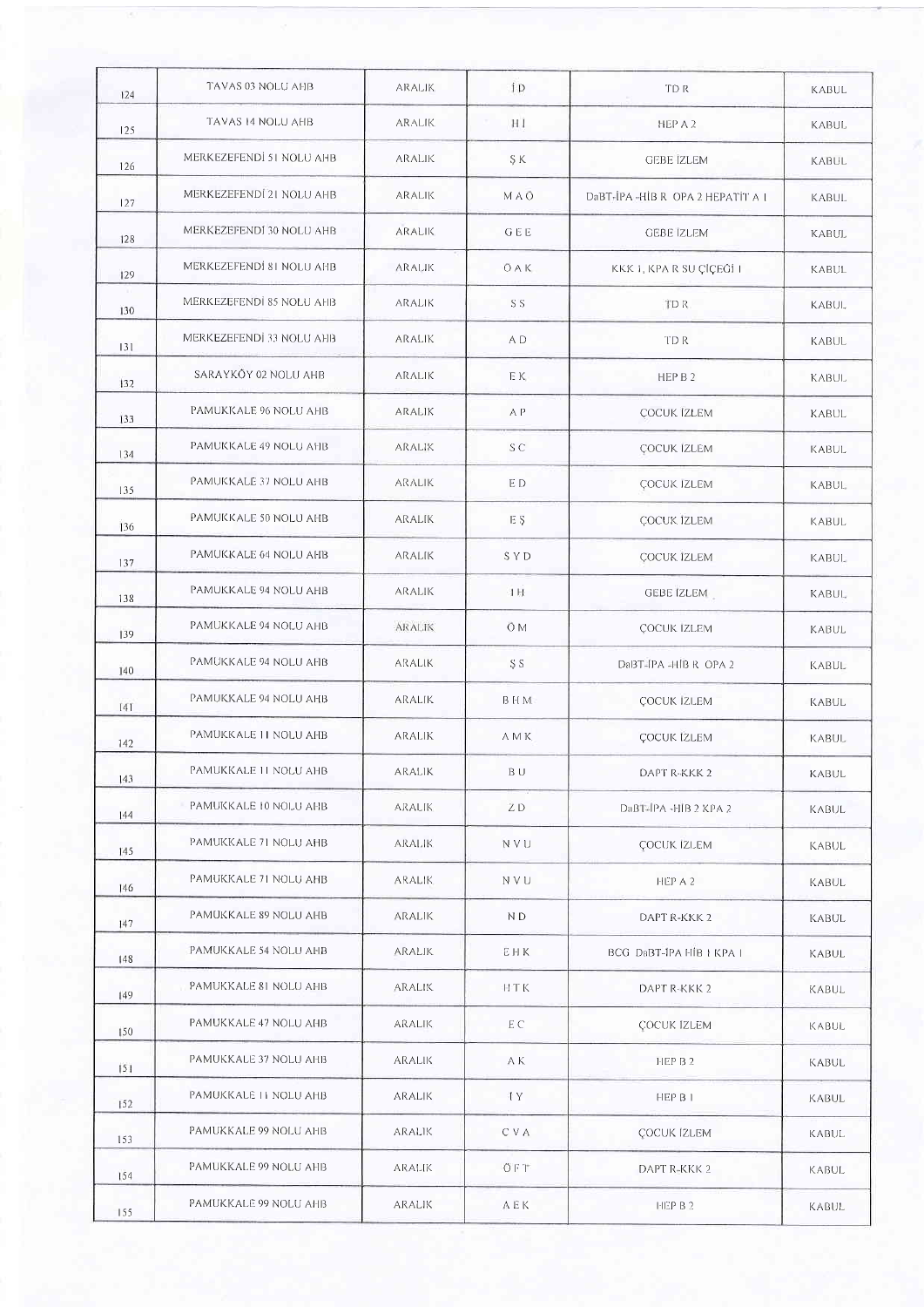| 156 | MERKEZEFENDİ 96 NOLU AHB | ARALIK        | E A            | HEP A 2                          | <b>KABUL</b> |
|-----|--------------------------|---------------|----------------|----------------------------------|--------------|
| 157 | CAL 03 NOLU AHB          | <b>ARALIK</b> | EEM            | <b>COCUK IZLEM</b>               | <b>KABUL</b> |
| 158 | <b>CAL 03 NOLU AHB</b>   | ARALIK        | EEM            | HEP A 2                          | <b>KABUL</b> |
| 159 | HONAZ 08 NOLU AHB        | ARALIK        | HAD            | SU ÇIÇEGI I                      | KABUL        |
| 160 | HONAZ 08 NOLU AHB        | <b>ARALIK</b> | A B            | DAPT R-KKK 2                     | KABUL        |
| 161 | MERKEZEFENDI 01 NOLU AHB | ARALIK        | DZ.            | DAPT R-KKK 2                     | <b>KABUL</b> |
| 162 | MERKEZEFENDI 24 NOLU AHB | <b>ARALIK</b> | D K            | HEP B I                          | KABUL        |
| 163 | PAMUKKALE 94 NOLU AHB    | <b>ARALIK</b> | ПI             | ÇOCUK İZLEM                      | KABUL        |
| 164 | PAMUKKALE 94 NOLU AHB    | ARALIK        | M <sub>S</sub> | <b>ÇOCUK İZLEM</b>               | KABUL        |
| 165 | PAMUKKALE 94 NOLU AHB    | ARALIK        | F S            | <b>ÇOCUK IZLEM</b>               | KABUL        |
| 166 | PAMUKKALE 86 NOLU AHB    | <b>ARALIK</b> | ŌFC            | DAPT R-KKK 2                     | <b>KABUL</b> |
| 167 | MERKEZEFENDI 23 NOLU AHB | ARALIK        | K M            | DaBT-IPA-HIB 3 OPA L HEPATIT B 3 | KABUL        |
| 168 | MERKEZEFENDİ 23 NOLU AHB | <b>ARALIK</b> | K M            | <b>BEBEK IZLEM</b>               | <b>KABUL</b> |
| 169 | PAMUKKALE 09 NOLU AHB    | ARALIK        | SSY.           | HEP A 2                          | KABUL        |
| 170 | MERKEZEFENDI 48 NOLU AHB | ARALIK        | H E S          | <b>BEBEK IZLEM</b>               | <b>KABUL</b> |
| 171 | MERKEZEFENDI 48 NOLU AHB | <b>ARALIK</b> | <b>HES</b>     | HEP B 2                          | <b>KABUL</b> |
| 172 | MERKEZEFENDI 69 NOLU AHB | ARALIK        | A S            | <b>ÇOCUK IZLEM</b>               | <b>KABUL</b> |
| 173 | SARAYKÖY 09 NOLU AHB     | ARALIK        | NK             | <b>GEBE IZLEM</b>                | <b>KABUL</b> |
| 174 | PAMUKKALE 86 NOLU AHB    | <b>ARALIK</b> | N A            | TD R                             | <b>KABUL</b> |
| 175 | PAMUKKALE 94 NOLU AHB    | ARALIK        | МH             | GEBE IZLEM                       | <b>KABUL</b> |
| 176 | MERKEZEFENDI 80 NOLU AHB | <b>ARALIK</b> | EGK.           | DaBT-IPA-HIBR OPA 2 HEPATIT A 1  | <b>KABUL</b> |
| 177 | MERKEZEFENDI 80 NOLU AHB | <b>ARALIK</b> | EGK            | <b>ÇOCUK IZLEM</b>               | <b>KABUL</b> |
| 178 | MERKEZEFENDI II NOLU AHB | <b>ARALIK</b> | S K            | KKK <sub>2</sub>                 | KABUL        |
| 179 | MERKEZEFENDI 26 NOLU AHB | ARALIK        | FBC.           | DaBT-IPA-HIB R OPA 2 HEPATIT A I | KABUL        |
| 180 | MERKEZEFENDİ 12 NOLU AHB | <b>ARALIK</b> | E A            | KKK <sub>2</sub>                 | KABUL        |
| 181 | MERKEZEFENDI 94 NOLU AHB | <b>ARALIK</b> | M S C          | SU ÇÎÇEĞİ I                      | KABUL        |
| 182 | MERKEZEFENDI 08 NOLU AHB | aralik        | TD.            | $HEP$ A 2                        | KABUL        |
| 83  | MERKEZEFENDI 11 NOLU AHB | <b>ARALIK</b> | S K            | DAPT R-KKK 2                     | KABUL        |
| 184 | MERKEZEFENDI 91 NOLU AHB | <b>ARALIK</b> | K A            | HEP B I                          | <b>KABUL</b> |
| 185 | MERKEZEFENDI 04 NOLU AHB | ARALIK        | M A A          | HEP B 2                          | KABUL        |
| 186 | MERKEZEFENDI 85 NOLU AHB | <b>ARALIK</b> | SASK           | GEBE IZLEM                       | KABUL        |
| 187 | MERKEZEFENDI 90 NOLU AHB | aralik        | IAK.           | DaBT-IPA -HIB 3 OPA 1            | KABUL        |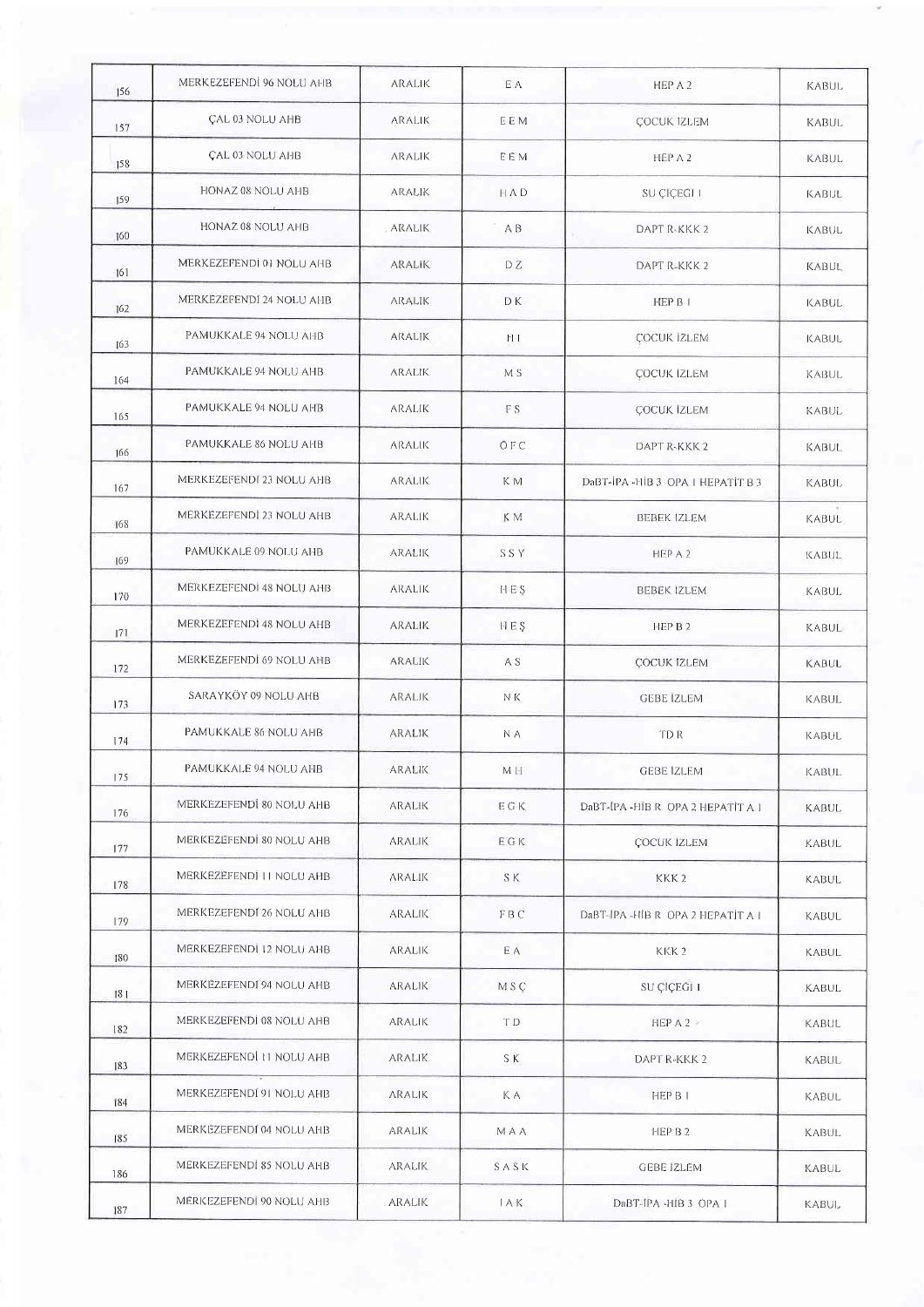| 188 | SARAYKOY 03 NOLU AHB     | ARALIK        | R A        | <b>GEBE IZLEM</b>                | <b>KABUL</b>                                |
|-----|--------------------------|---------------|------------|----------------------------------|---------------------------------------------|
| 189 | HONAZ 01 NOLU AHB        | <b>ARALIK</b> | EEE        | DaBT-IPA-HIB 3 OPA 1 HEPATIT B 3 | KABUL                                       |
| 190 | PAMUKKALE 05 NOLU AHB    | ARALIK        | HKA        | DAPT R-KKK 2                     | <b>KABUL</b>                                |
| 191 | PAMUKKALE 65 NOLU AHB    | <b>ARALIK</b> | B K        | DAPT R-KKK 2                     | KABUL                                       |
| 192 | PAMUKKALE 96 NOLU AHB    | ARALIK        | R F N      | <b>ÇOCUK IZLEM</b>               | KABUL                                       |
| 193 | PAMUKKALE 104 NOLU AHB   | ARALIK        | SÖ         | <b>BEBEK IZLEM</b>               | <b>KABUL</b>                                |
| 194 | PAMUKKALE 104 NOLU AHB   | ARALIK        | SÖ.        | DaBT-JPA-HIB 2 KPA 2             | KABUL                                       |
| 195 | PAMUKKALE 90 NOLU AHB    | <b>ARALIK</b> | Z AÇ       | DaBT-IPA-HIB 3 OPA I HEPATIT B 3 | <b>KABUL</b>                                |
| 196 | PAMUKKALE 02 NOLU AHB    | aralik        | BAD        | OPA <sub>1</sub>                 | KABUL                                       |
| 197 | PAMUKKALE 99 NOLU AHB    | <b>ARALIK</b> | $UT^*U$    | HEP B $1 -$ HEP B 2              | KABUL                                       |
| 198 | PAMUKKALE 99 NOLU AHB    | <b>ARALIK</b> | A T        | <b>ÇOCUK IZLEM</b>               | KABUL                                       |
| 199 | PAMUKKALE 11 NOLU AHB    | <b>ARALIK</b> | HY.        | DaBT-IPA-HIB 3 OPA 1 HEPATIT B 3 | KABUL                                       |
| 200 | HONAZ 07 NOLU AHB        | <b>ARALIK</b> | <b>BB</b>  | ÇOCUK İZLEM                      | KABUL                                       |
| 201 | <b>GÜNEY 04 NOLU AHB</b> | ARALIK        | S A        | DaBT-IPA -HIB 2 KPA 2            | <b>KABUL</b>                                |
| 202 | PAMUKKALE 94 NOLU AHB    | <b>ARALIK</b> | HEF        | <b>GEBE IZLEM</b>                | <b>KABUL</b>                                |
| 203 | TAVAS 16 NOLU AHB        | <b>ARALIK</b> | HHC        | DaBT-IPA-HIB R OPA 2 HEPATIT A 1 | KABUL                                       |
| 204 | BAKLAN 01 NOLU AHB       | <b>ARALIK</b> | E A        | DAPT R-KKK 2                     | <b>KABUL</b>                                |
| 205 | MERKEZEFENDI 22 NOLU AHB | <b>ARALIK</b> | ÇE         | <b>GEBE IZLEM</b>                | <b>KABUL</b>                                |
| 206 | MERKEZEFENDI 43 NOLU AHB | <b>ARALIK</b> | S T        | <b>GEBE IZLEM</b>                | KABUL                                       |
| 207 | MERKEZEFENDI 71 NOLU AHB | <b>ARALIK</b> | BDS        | GEBE IZLEM                       | KABUL                                       |
| 208 | PAMUKKALE 54 NOLU AHB    | ARALIK        | BLT        | <b>BEBEK IZLEM</b>               | KABUL                                       |
| 209 | PAMUKKALE 74 NOLU AHB    | KASIM         | S Ö        | DAPT R-KKK 2                     | KABUL.                                      |
| 210 | PAMUKKALE 31 NOLU AHB    | ARALIK        | YEŌ        | DaBT-IPA-HIB 3 OPA 1 HEPATIT B 3 | KABUL                                       |
| 211 | PAMUKKALE 54 NOLU AHB    | <b>ARALIK</b> | BLT        | DaBT-IPA-HIB 3 OPA L HEPATIT B 3 | <b>KABUL</b>                                |
| 212 | HONAZ II NOLU AHB        | <b>ARALIK</b> | <b>IAG</b> | <b>BEBEK IZLEM</b>               | <b>ISLEM</b><br>YAPMAYA<br><b>GEREK YOK</b> |
| 213 | MERKEZEFENDI 96 NOLU AHB | aralik        | ЕA         | <b>ÇOCUK İZLEM</b>               | ISLEM<br>YAPMAYA<br><b>GEREK YOK</b>        |
| 214 | TAVAS 11 NOLU AHB        | <b>ARALIK</b> | A T        | <b>BEBEK IZLEM</b>               | <b>ISLEM</b><br>YAPMAYA<br><b>GEREK YOK</b> |
| 215 | TAVAS II NOLU AHB        | ARALIK        | A T        | DaBT-IPA-HIB 2 KPA 2             | <b>ISLEM</b><br>YAPMAYA<br><b>GEREK YOK</b> |
| 216 | PAMUKKALE 85 NOLU AHB    | <b>ARALIK</b> | M Y        | HEP B 2                          | <b>ISLEM</b><br>YAPMAYA<br><b>GEREK YOK</b> |
| 217 | PAMUKKALE 85 NOLU AHB    | ARALIK        | EGU        | BCG DaBT-IPA HIB   KPA           | <b>ISLEM</b><br>YAPMAYA<br><b>GEREK YOK</b> |

 $\overline{\phantom{a}}$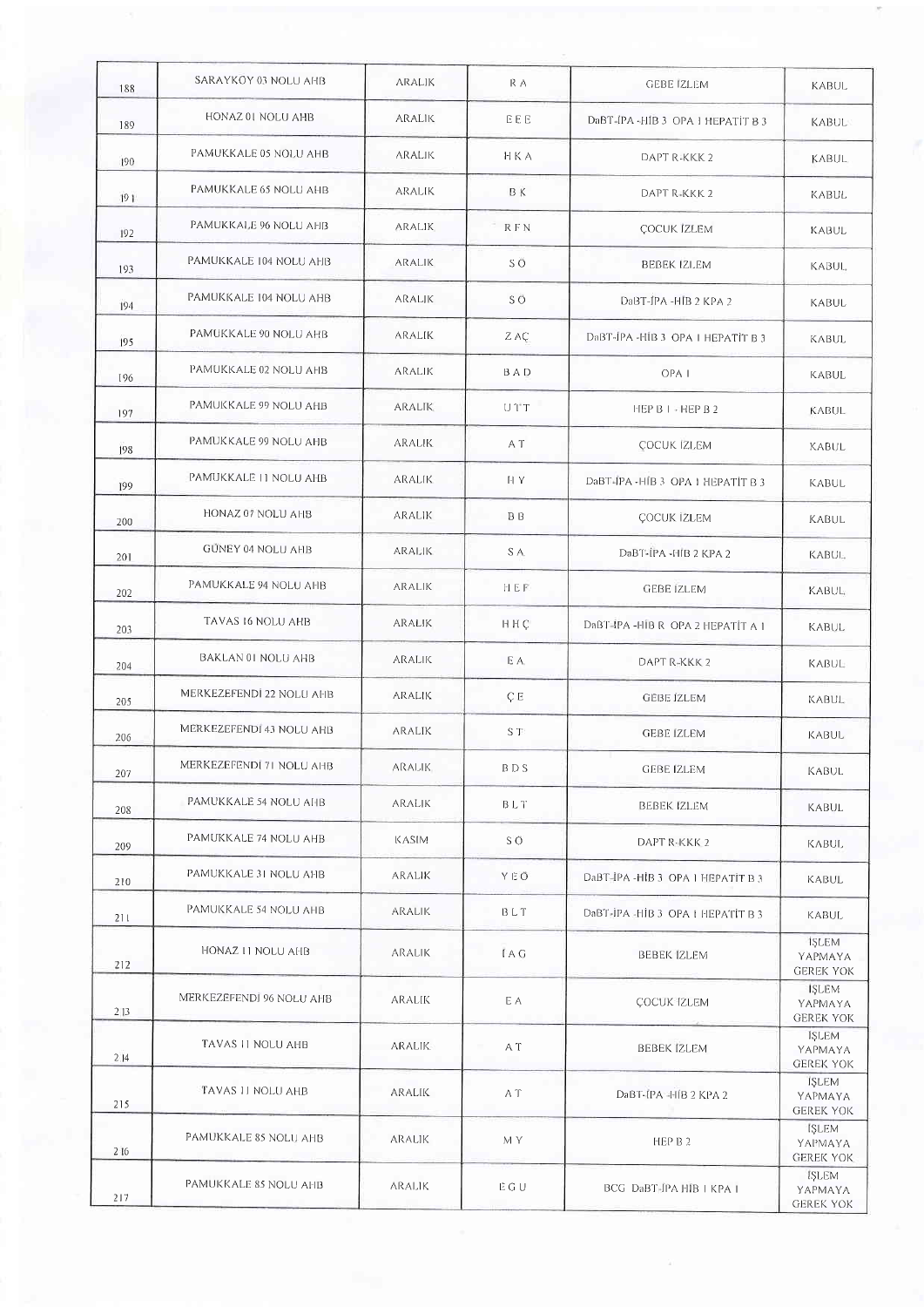| 218 | PAMUKKALE 85 NOLU AHB     | <b>ARALIK</b> | A Y             | SU ÇİÇEĞİ I                      | <b>ISLEM</b><br>YAPMAYA<br><b>GEREK YOK</b>                     |
|-----|---------------------------|---------------|-----------------|----------------------------------|-----------------------------------------------------------------|
| 219 | PAMUKKALE 85 NOLU AHB     | <b>ARALIK</b> | ZES             | SU ÇİÇEĞİ I                      | <b>ISLEM</b><br>YAPMAYA<br><b>GEREK YOK</b>                     |
| 220 | PAMUKKALE 85 NOLU AHB     | <b>ARALIK</b> | UEA             | SU ÇİÇEĞİ 1                      | <b>ISLEM</b><br>YAPMAYA<br><b>GEREK YOK</b>                     |
| 221 | PAMUKKALE 85 NOLU AHB     | ARALIK        | EG              | SU ÇÎÇEĞÎ I                      | <b>ISLEM</b><br>YAPMAYA<br><b>GEREK YOK</b>                     |
| 222 | PAMUKKALE 85 NOLU AHB     | <b>ARALIK</b> | M B             | SU CICEĞĪ I                      | <b>ISLEM</b><br>YAPMAYA<br><b>GEREK YOK</b>                     |
| 223 | PAMUKKALE 85 NOLU AHB     | ARALIK        | ΖŌ              | HEP B I                          | <b>ISLEM</b><br>YAPMAYA                                         |
| 224 | PAMUKKALE 86 NOLU AHB     | <b>ARALIK</b> | R K             | DAPT R-KKK 2                     | <b>GEREK YOK</b><br><b>ISLEM</b><br>YAPMAYA                     |
| 225 | PAMUKKALE 94 NOLU AHB     | <b>ARALIK</b> | L A             | ÇOCUK İZLEM                      | <b>GEREK YOK</b><br><b>ISLEM</b><br>YAPMAYA                     |
| 226 | ÇİVRİL 17 NOLU AHB        | ARALIK        | HA:             | <b>ÇOCUK İZLEM</b>               | <b>GEREK YOK</b><br><b>ISLEM</b><br>YAPMAYA                     |
| 227 | BOZKURT 04 NOLU AHB       | ARALIK        | S A             | <b>GEBE IZLEM</b>                | <b>GEREK YOK</b><br><b>ISLEM</b><br>YAPMAYA                     |
| 228 | BABADAĞ 03 NOLU AHB       | <b>ARALIK</b> | H K             | <b>GEBE IZLEM</b>                | <b>GEREK YOK</b><br><b>ISLEM</b><br>ΥΑΡΜΑΥΑ                     |
| 229 | PAMUKKALE 83 NOLU AHB     | <b>ARALIK</b> | <b>HAG</b>      | SU ÇÎÇEĞÎ 1                      | <b>GEREK YOK</b><br><b>ISLEM</b><br>YAPMAYA<br><b>GEREK YOK</b> |
| 230 | PAMUKKALE 83 NOLU AHB     | <b>ARALIK</b> | TE.             | SU ÇİÇEĞİ I                      | <b>ISLEM</b><br>YAPMAYA                                         |
| 231 | MERKEZEFENDI 97 NOLU AHB  | <b>ARALIK</b> | S K             | <b>BEBEK IZLEM</b>               | <b>GEREK YOK</b><br><b>ISLEM</b><br>YAPMAYA                     |
| 232 | MERKEZEFENDİ 97 NOLU AHB  | ARALIK        | $C \n\subset C$ | <b>COCUK IZLEM</b>               | <b>GEREK YOK</b><br><b>ISLEM</b><br>YAPMAYA                     |
| 233 | MERKEZEFENDI 79 NOLU AHB  | <b>ARALIK</b> | BTT             | DAPT R-KKK 2                     | <b>GEREK YOK</b><br><b>ISLEM</b><br>YAPMAYA<br><b>GEREK YOK</b> |
| 234 | MERKEZEFENDI 96 NOLU AHB  | <b>ARALIK</b> | EK              | HEP A 2                          | <b>ISLEM</b><br>YAPMAYA<br><b>GEREK YOK</b>                     |
| 235 | ACIPAYAM 02 NOLU AHB      | ARALIK        | YAE             | BEBEK IZLEM                      | <b>ISLEM</b><br>YAPMAYA                                         |
| 236 | PAMUKKALE 85 NOLU AHB     | <b>ARALIK</b> | M Y             | <b>BEBEK IZLEM</b>               | <b>GEREK YOK</b><br><b>ISLEM</b><br>YAPMAYA<br><b>GEREK YOK</b> |
| 237 | <b>CİVRİL 16 NOLU AHB</b> | <b>ARALIK</b> | A G O           | <b>BEBEK IZLEM</b>               | IŞLEM<br>ΥΑΡΜΑΥΑ<br><b>GEREK YOK</b>                            |
| 238 | MERKEZEFENDI 71 NOLU AHB  | <b>ARALIK</b> | H C D           | DaBT-IPA-HIB R OPA 2 HEPATIT A I | <b>ISLEM</b><br>YAPMAYA<br><b>GEREK YOK</b>                     |
| 239 | MERKEZEFENDİ 71 NOLU AHB  | ARALIK        | $H \subset P$   | <b>ÇOCUK İZLEM</b>               | <b>ISLEM</b><br>ΥΑΡΜΑΥΑ<br><b>GEREK YOK</b>                     |
| 240 | MERKEZEFENDİ 02 NOLU AHB  | <b>ARALIK</b> | MŐŌ             | KKK 1, KPA R SU ÇİÇEĞİ 1         | <b>ISLEM</b><br>YAPMAYA<br><b>GEREK YOK</b>                     |
| 241 | PAMUKKALE 89 NOLU AHB     | <b>ARALIK</b> | ND              | DAPT R-KKK 2                     | <b>ISLEM</b><br>YAPMAYA<br><b>GEREK YOK</b>                     |
| 242 | PAMUKKALE 89 NOLU AHB     | <b>ARALIK</b> | ΕP              | DAPT R-KKK 2                     | <b>İSLEM</b><br>YAPMAYA<br><b>GEREK YOK</b>                     |